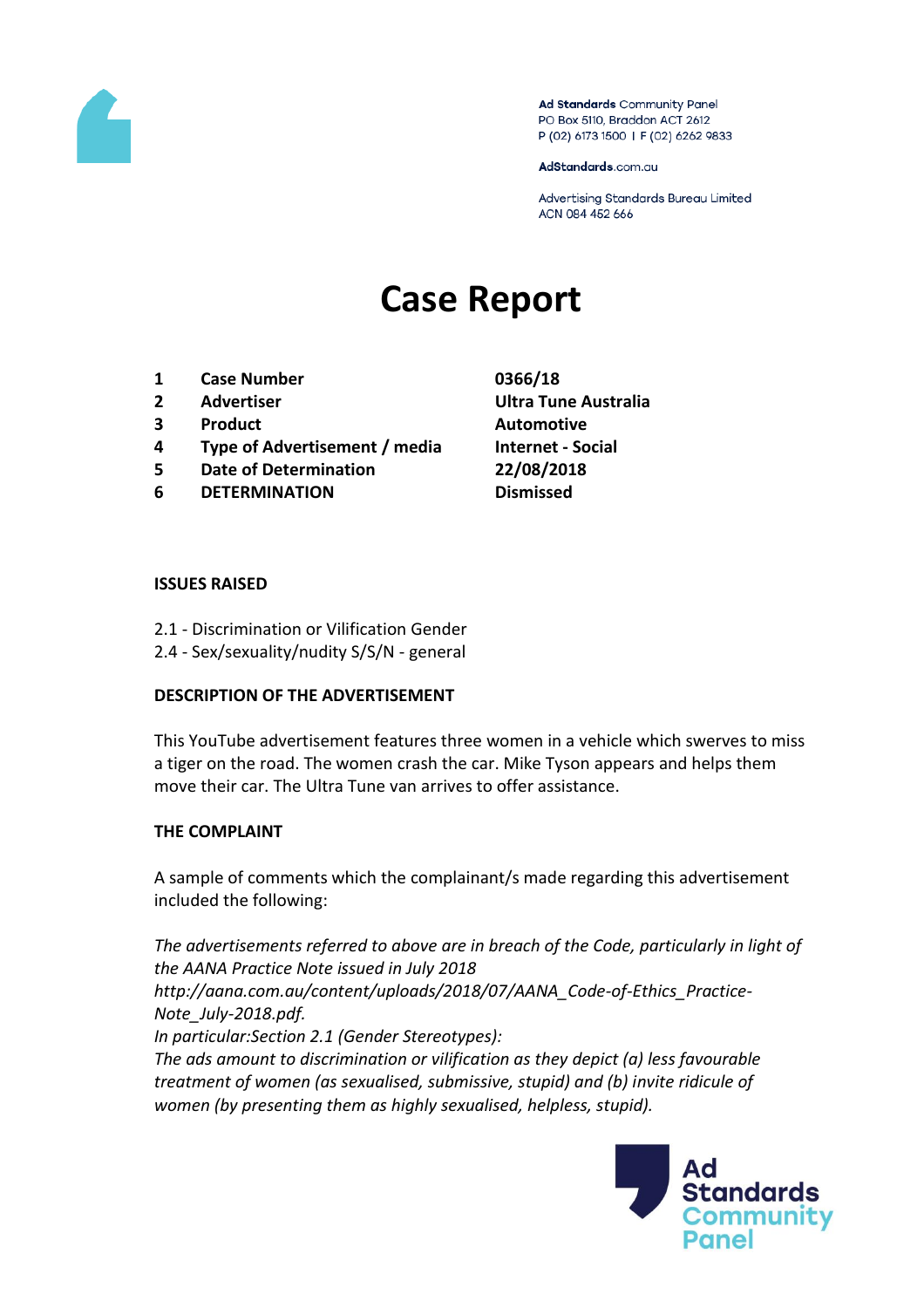

## *Section 2.4 (Sex, Sexuality or Nudity):*

*The ads present the female participants as highly sexualised. The product being advertised (car services) is not related to sexual activities nor does it necessitate the use of sexualised clothing/scantily clad females. The Code clearly states that advertisements which depict women scantily clad are acceptable IF relevant to the product. This is not the case here. The use of provocative clothing and styling is purely used to attract attention to the advertisements and is exploitative.*

## *General comments:*

*These advertisements appear on YouTube and have also appeared at various times as TV advertisements including during the daytime. This complaint relates to the advertisements in all contexts.*

*The advertisements and each individually and collectively offensive, out of touch with current community standards, perpetual damaging gender stereotypes and contribute to a culture of violence against women.*

*I* believe some of the ads referred to above have previously been considered by the *Panel. I urge the Panel to revisit the ads, together with the additional ones listed above, in light of CURRENT Prevailing Community Standards. This should include consideration of the current 'Respect Women' campaign (https://www.respect.gov.au/) including the role advertising plays in perpetuating damaging stereotypes. Perhaps the Panel would like to engage with Our Watch (responsible for the campaign) to understand how campaigns like Ultratune's can formulate negative gender stereotypes and how this feeds into creating a culture in which women are subjected to violent abuse.*

*As a further example of the Prevailing Community Standards, I refer the Panel to the Change.org petition, which has been created to 'Change Ultra Tune Advertising', with 1,570 people having signed the petition as at today's date, see https://www.change.org/p/ultraho-ultratune-com-au-change-ultra-tune-advertising.*

*To conclude, I do not believe that the Panel, applying the current Prevailing Community Standards and when viewing each ad as a whole (not breaking down each component in order to water down the overall effect) could conclude that these ads are acceptable. They are out of touch with current standards, perpetuate negative and damaging stereotypes and are highly offensive (actually disgusting) to many women.*

*Thank you in advance for considering my complaint.*

# **THE ADVERTISER'S RESPONSE**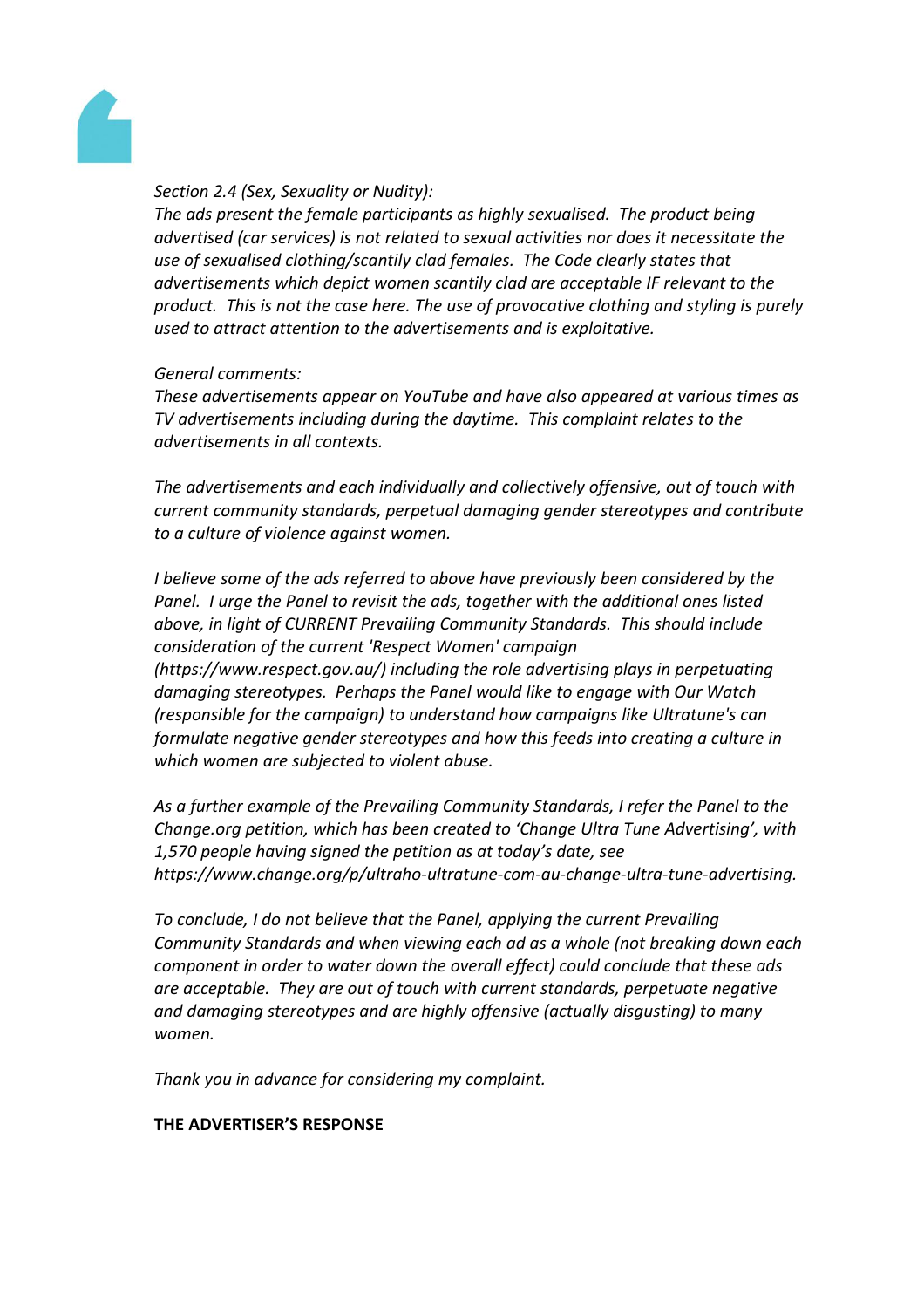

Comments which the advertiser made in response to the complainant/s regarding this advertisement include the following:

*Advertisements Complaint References 0366/18*

*We refer to your email letter of 8 August 2018 attaching a complaint concerning Ultra Tune's "Mike Tyson" advertisement on its YouTube channel.*

*The advertisement in question is a 30 second advertisement where a motor vehicle swerves to avoid a tiger on the road and then meet Mr Mike Tyson.*

*We note the issues raised by your letter (2.1 & 2.4 of the Code) and respond as follows:*

*The advertisement has come before the Board previously in respect of broadcasts on Free-to-air (case no. 0026/18) and Pay TV (case no. 0029/18).*

*We refer to our previous submissions (attached) and the Boards previous decisions in both cases where the Board dismissed the complaints.*

*For the reasons previously submitted and the Board's previous decisions, we do not believe the advertisement breaches AANA Advertisers Code of Ethics in any way.*

# **THE DETERMINATION**

The Ad Standards Community Panel (the "Panel") considered whether this advertisement breaches Section 2 of the AANA Code of Ethics (the "Code").

The Panel noted the complainant's concerns that the advertisement portrays women as stupid and in need of rescue by a man, shows women wearing limited clothing with a focus on their cleavage, and has an overall sexualised tone which is offensive and inappropriate, and not relevant to the product.

The Panel viewed the advertisement and noted the advertiser's response.

The Panel considered whether the advertisement complied with Section 2.1 of the Code which requires that 'advertisements shall not portray or depict material in a way which discriminates against or vilifies a person or section of the community on account of race, ethnicity, nationality, gender, age, sexual preference, religion, disability, mental illness or political belief.'

The Panel noted that this advertisement features three women in a car when one of the women spots a tiger on the road. The driver swerves and their car becomes stuck. The driver uses their phone to contact Ultra Tune before being rescued by Mike Tyson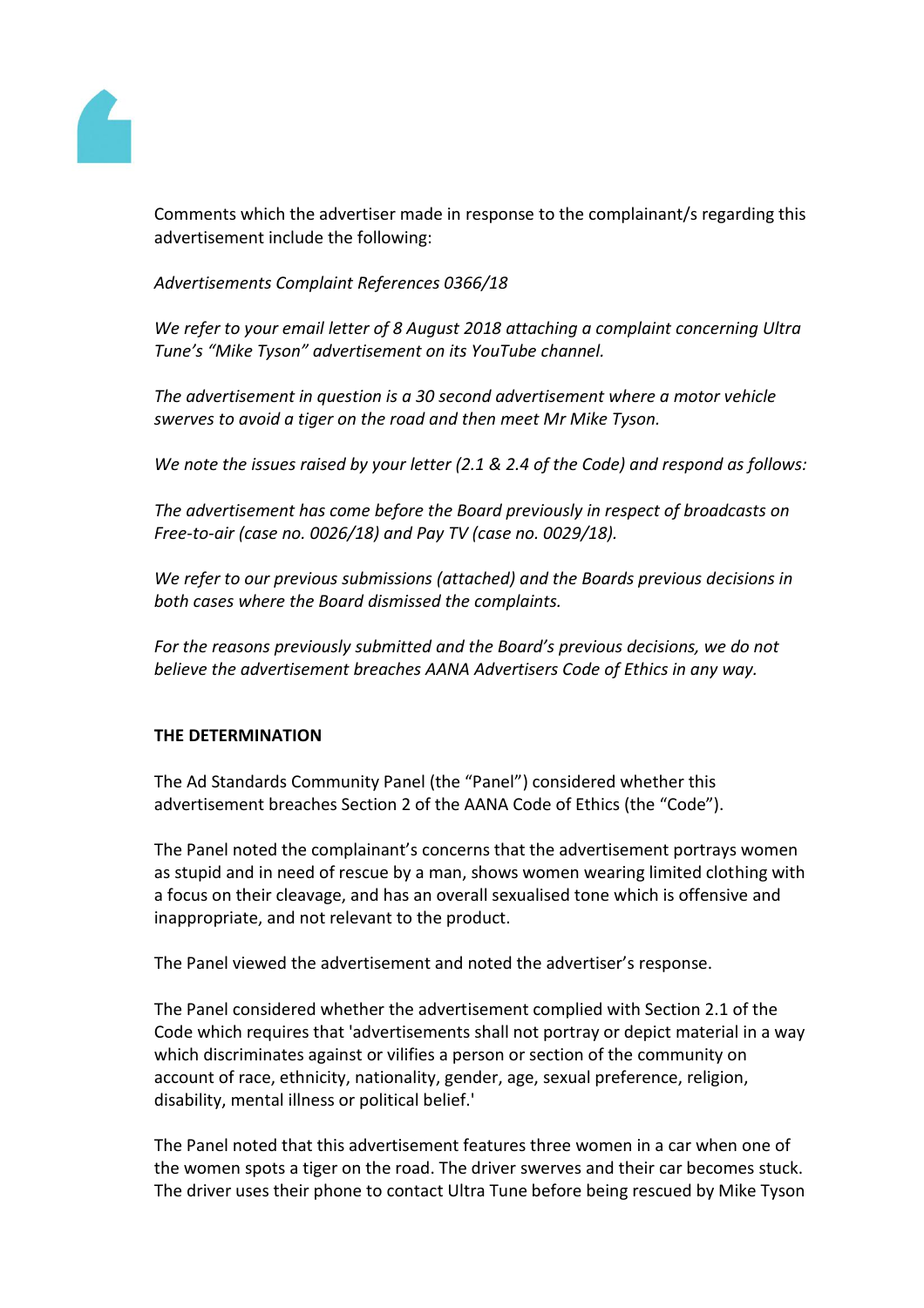

who is looking for his pet tiger.

The Panel noted that advertisers are free to use whomever they wish in their advertisements and considered that the use of two women in a car for an automotive product or service is not of itself discriminatory. The Panel noted the women are dressed in evening wear which does reveal their cleavages but considered that the clothing is typical attire of some women on a night out and is not of itself inappropriate. The Panel noted that the women's physical appearance may be considered as sexy to some viewers or exaggerated to others but considered that this is not of itself vilifying or discriminatory.

The Panel noted the complainants' concerns that the women are depicted as stupid, submissive and sexualised, and invites ridicule of women.

The Panel noted it had previously considered similar complaints about this advertisement on Pay TV in case 0029/18 in which:

"The Board noted that in the current advertisement the women are shown to have an accident after swerving to miss a tiger. The Board considered that, unlike case 0020/16, the women are aware of their situation and they contact Ultra Tune for help. The Board also considered that in the current advertisement the driver swerving was a natural reaction to a situation outside of the women's control, and was not a suggestion that the women were stupid or unable to drive. The Board noted that swerving to avoid an animal is not recommended driver behaviour, but considered that the advertisement did depict a reaction that was not unnatural."

Consistent with the determination in case 0029/18, the Panel considered that while some members of the community may not like women being shown as being 'rescued by a man', the women are not depicted in a manner that is unfair nor in a manner that would be likely to humiliate or incite ridicule of women. In the Panel's view the current advertisement does not discriminate against or vilify a person or section of the community on account of gender.

Overall the Panel considered that the advertisements did not portray or depict material in a way which discriminates against or vilifies a person or section of the community on account of race, ethnicity, nationality, gender, age, sexual preference, religion, disability, mental illness or political belief.

The Panel determined that the advertisement did not breach Section 2.1 of the Code.

The Panel considered whether the advertisement was in breach of Section 2.2 of the Code. Section 2.2 of the Code states:

"Advertising or Marketing Communication shall not employ sexual appeal: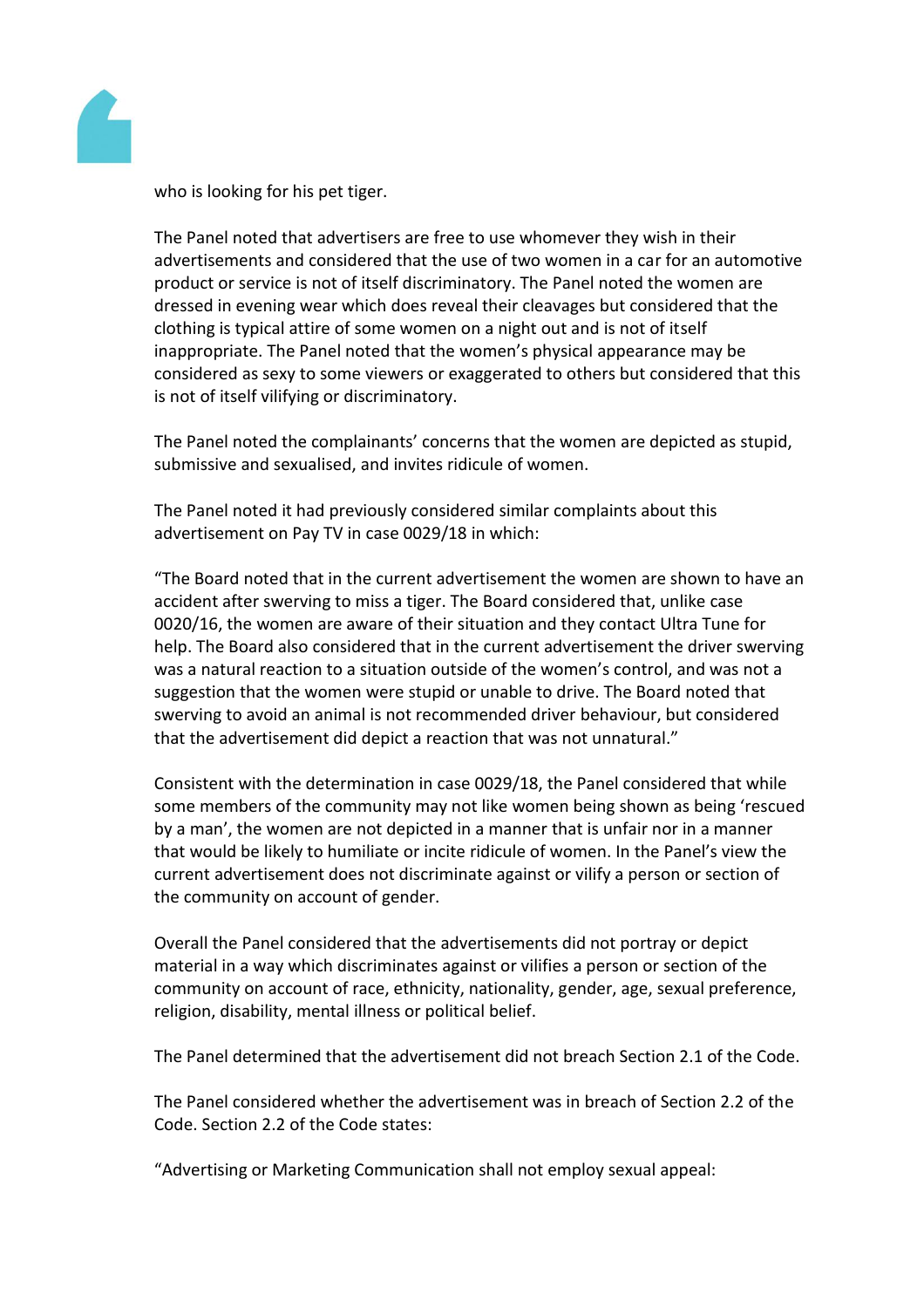

(a) where images of Minors, or people who appear to be Minors, are used; or (b) in a manner which is exploitative or degrading of any individual or group of people."

The Panel noted the AANA Practice Note which provides guidance on the meaning of the terms exploitative and degrading:

Exploitative - (a) taking advantage of the sexual appeal of a person, or group of people, by depicting them as objects or commodities; or (b) focussing on their body parts where this bears no direct relevance to the product or service being advertised. Degrading – lowering in character or quality a person or group of people.

The Panel noted the complainant's concern that the advertisement depicts women as highly sexualised which is unrelated to the product and therefore exploitative.

The Panel considered that the women are shown to be active and communicating with one another, and are shown to be calling for help as Mike Tyson appears. The Panel noted that although Mike Tyson appears, the women are not depicted as being rescued or leaving with him and that this is not a depiction which presents the women as objects or commodities.

The Panel noted that the women are dressed as if to go to a hens party or costume party and that their outfits were sexy but not overly revealing. The Panel considered that, consistent with previous determinations in cases 0042/16 and 0045/17, whilst it is not necessary for the women to be wearing sexy costumes their clothing is not unusual attire for young women attending a costume party and the women's physical features are not the focus of the advertisement. The Panel considered that there is no undue focus on the women's bodies and in their view it is not exploitative to use women in an advertisement.

The Panel acknowledged that some members of the community would find the use of female models to promote an automotive service to be exploitative however the Panel considered that this use of women is not itself a breach of the Code.

The Panel considered that the women in the advertisement were depicted as being in an unfortunate situation, however the Panel considered that they were shown to be not at fault, and that this was a humorous depiction rather than degrading. The Pane considered that the overall manner in which the women are depicted in the advertisement does not degrade or lower the quality of the women in the advertisement, or women in general.

The Panel determined that the advertisement did not breach Section 2.2 of the Code.

The Panel considered whether the advertisement was in breach of Section 2.4 of the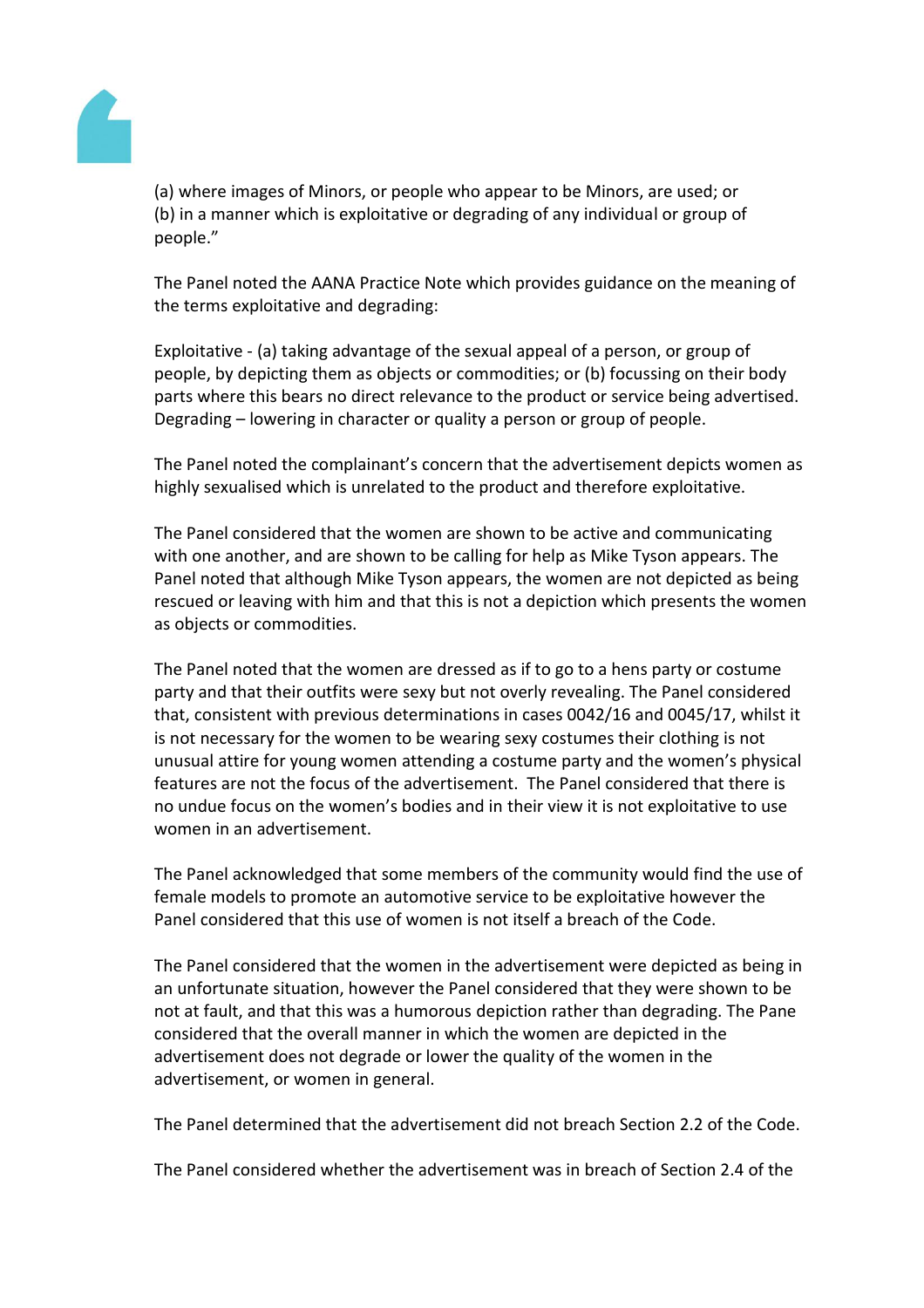

Code. Section 2.4 of the Code states: "Advertising or Marketing Communications shall treat sex, sexuality and nudity with sensitivity to the relevant audience".

The Panel noted the complainant's concern that the advertisement depicts women as highly sexualised and features them scantily clad.

The Panel noted that in the current advertisement the women are dressed as if to go to a hens party or costume party and that their outfits were not overly revealing.

The Panel noted the complainant's concern that the advertisement has a sexualised tone but considered that while the appearance of the women is sexy their behaviour is not sexualised.

The Panel considered that overall the advertisement depicted three women wearing revealing clothing but did so in a manner that minimised the sexual impact of the advertisement and in the Panel's view did treat the issue of sex, sexuality and nudity with sensitivity to the relevant broad audience viewing an automotive business's YouTube page.

The Panel determined that the advertisement did not breach Section 2.4 of the Code.

Finding that the advertisement did not breach the Code on other grounds, the Panel dismissed the complaint.